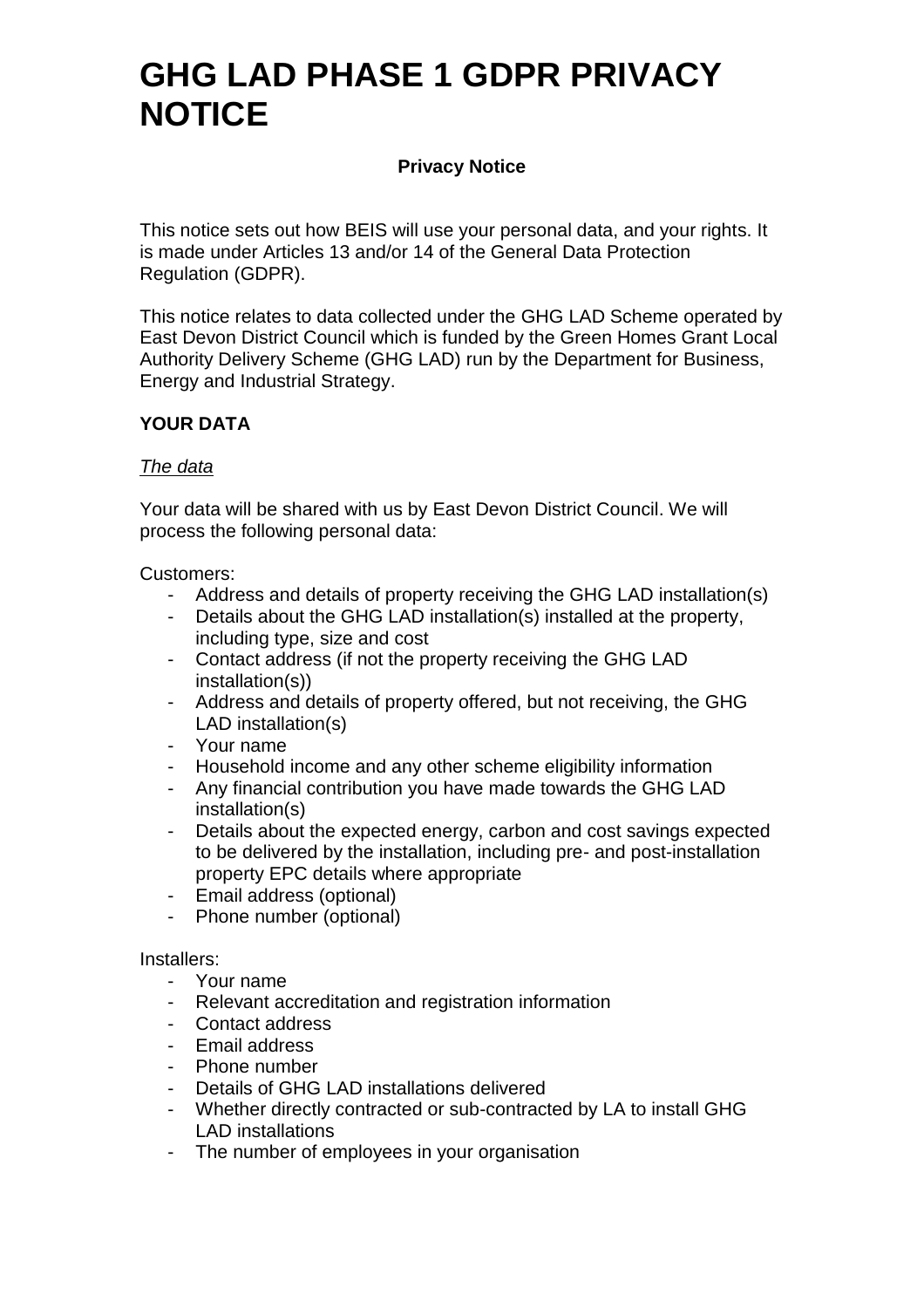### *Purpose*

The purpose(s) for which we are processing your personal data is to support the delivery and administration of GHG LAD.

Delivery and administration of the Scheme may require linking of your data to other datasets held by the Department for Business, Energy and Industrial Strategy (BEIS).

BEIS will be conducting an evaluation of the Scheme. This may include you being contacted to take part in further research. Where the research involves processing of personal data in addition to that already collected for delivery of the Scheme, you will be given the opportunity to opt-in to that research at the point of contact.

Your data may also be used for statistical, research and fraud prevention purposes.

### *Legal basis of processing*

The legal basis for processing your personal data is:

**Public task:** Processing is necessary for the performance of a task carried out in the public interest .

The specific public task is the delivery, administration and evaluation of, as well as statistical, research and fraud prevention purposes relating to, the Scheme, a government funded scheme aiming to raise the energy efficiency of low energy performance homes (those rated at EPC Band E, F or G), including off-gas grid homes. Funding is provided to Local Authorities who engage consumers and manage the delivery of installations in homes.

**Consent:** Use of your personal data to contact you to take part in further research will be subject to your consent.

### *Recipients*

Your personal data will be shared with:

- The Department for Business, Energy and Industrial Strategy (BEIS) and its contractors for delivery, administration and evaluation of the scheme, statistical, research and fraud prevention purposes.
- Ofgem and delivery partners of central and local government home energy schemes such as the Energy Company Obligation and Renewable Heat Incentive

Your personal data may also be shared with other Government departments where necessary.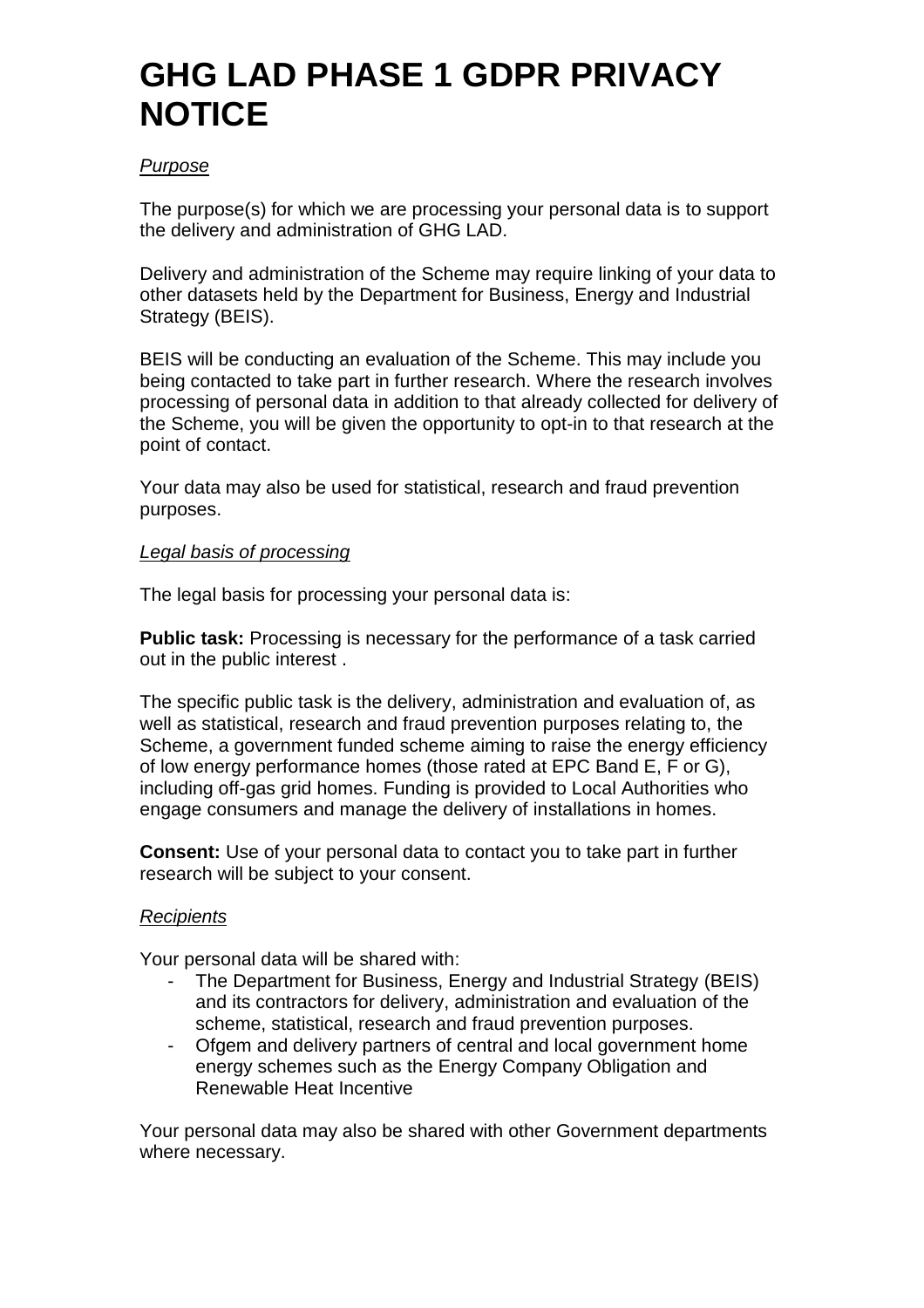We may share your data if we are required to do so by law, for example by court order or to prevent fraud or other crime.

Personal data shared with BEIS will be stored on their IT infrastructure and will therefore also be shared with their data processors Microsoft and Amazon Web Services.

#### *Retention*

Your personal data will be stored securely by BEIS for a maximum period of 25 years following the close of the Scheme. BEIS may choose to store anonymised data beyond this period.

### **YOUR RIGHTS**

You have the right to request information about how your personal data are processed, and to request a copy of that personal data.

You have the right to request that any inaccuracies in your personal data are rectified without delay.

You have the right to request that any incomplete personal data are completed, including by means of a supplementary statement.

You have the right to request that your personal data are erased if there is no longer a justification for them to be processed.

You have the right in certain circumstances (for example, where accuracy is contested) to request that the processing of your personal data is restricted.

You have the right to object to the processing of your personal data where it is processed for direct marketing purposes.

You have the right to object to the processing of your personal data.

You have the right to withdraw consent to the processing of your personal data at any time, where processing is based on your consent.

### **HOW TO MAKE A REQUEST**

If you wish to make a request associated with any of the rights listed above, contact BEIS using the contact details at the bottom of this notice.

As personal data shared with BEIS will be stored on their IT infrastructure, and shared with their data processors Microsoft and Amazon Web Services, your data may be transferred and stored securely outside the European Economic Area. Where that is the case it will be subject to equivalent legal protection through the use of Model Contract Clauses.